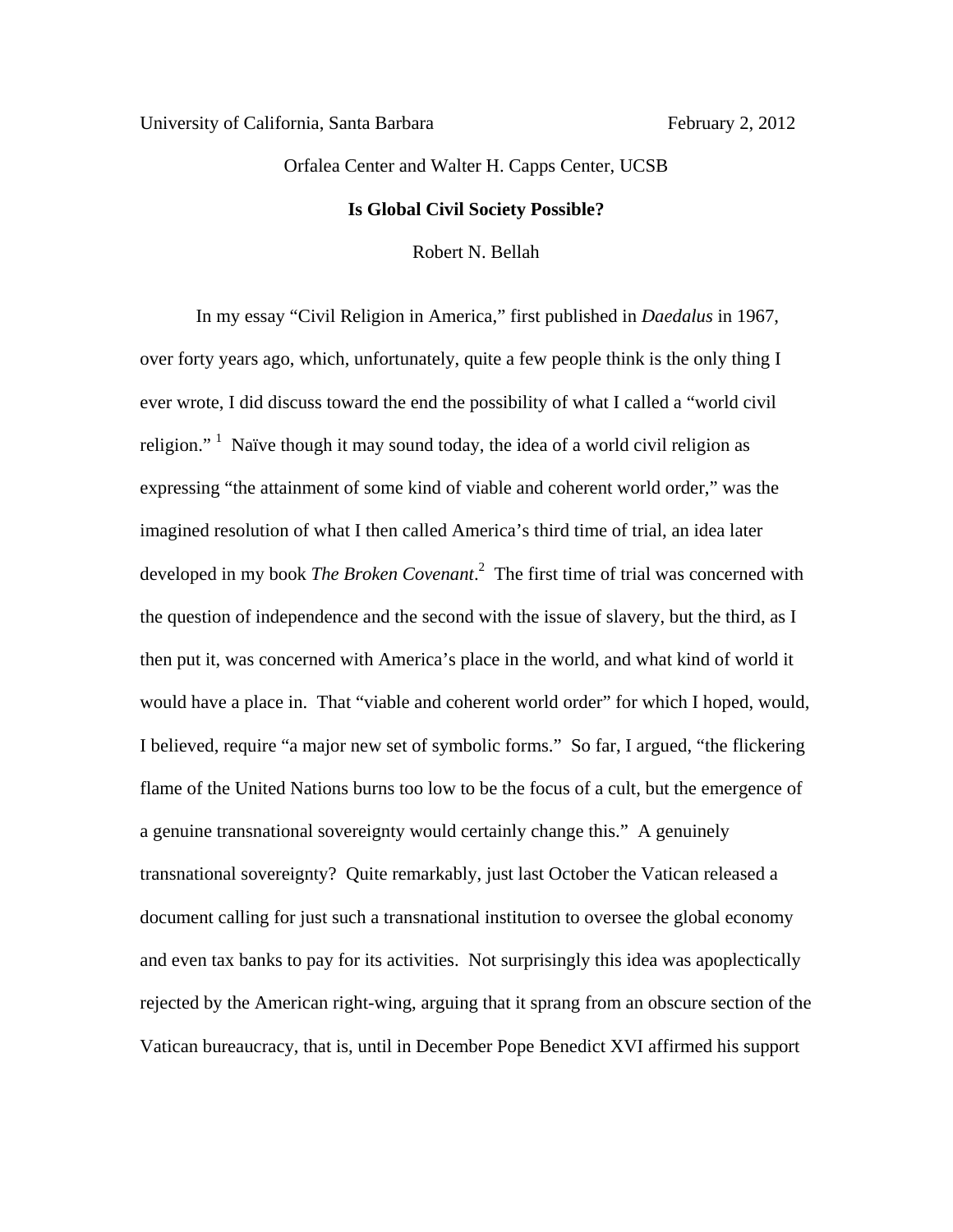of the idea. This apparently utopian idea of any kind of transnational sovereignty is something we will have to think about later.

Whether I like it or not the idea of civil religion isn't going away, as I found during a conference at the City University in Hong Kong in December. To my surprise many young Chinese scholars see my work on civil religion in America as a kind of model for them to think about a Chinese civil religion, one that would draw from Confucianism, but not be an official state ideology as it was under the regime of Chiang Kai-shek, but rather an expression of civil society, as was my view of civil religion in America. And they were also interested in a Chinese civil religion that would be open to the rest of the world and perhaps participate in a global civil religion as an expression of a global civil society. On top of that I find a resurgence of the idea of civil religion here in America, where there are several significant publications on the subject, and one of my ablest graduate students, Philip Gorski, is actually writing a book about it. My, what we can learn from those we have influenced.

 Returning to my original essay and its extraordinary vision of a possible viable and coherent world order and even a world civil religion might make it seem that that essay of forty years ago was hopelessly out of touch with reality—the resolution of the third time of trial being no closer today than it was then, perhaps even farther away unless one realizes that the actual text of that essay was more a concern for the impediments to such a resolution than the utopian expectation that it was at hand. It was a severe criticism of an America that had gone badly astray in the Vietnam War and was not helping the world toward a viable and coherent world order at all. I included a long quotation from Senator J. William Fulbright about "the arrogance of power."

- 2 -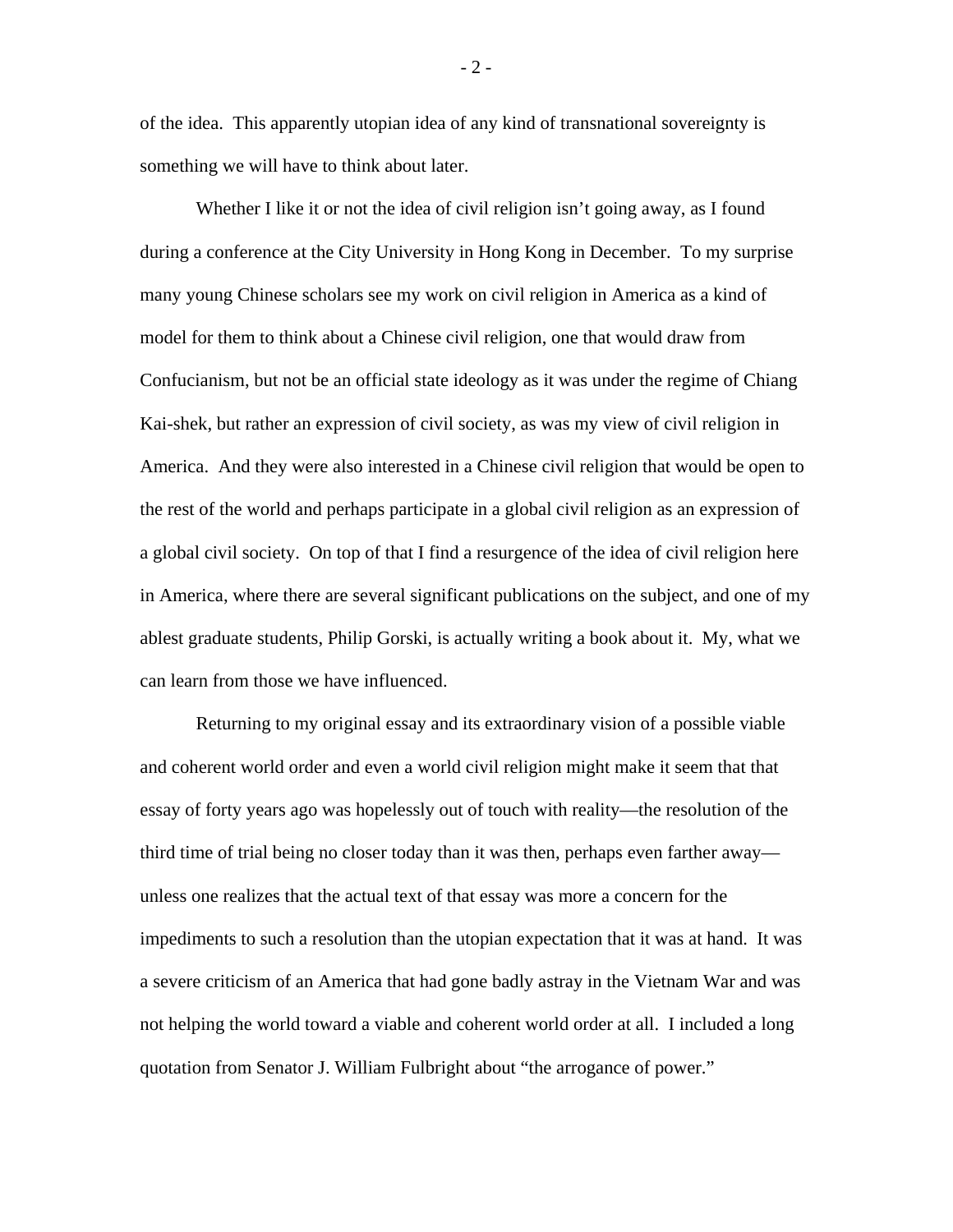Still we can hope; perhaps hope is all we have. Times of trial in human history have often been protracted, have lasted a hundred years or more, and if ours seems to have no end in sight, we can still imagine the possibility, even the necessity, of a viable and coherent world order if our catastrophe—ecological, political, economic—is not to become total.

Perhaps I was overly depressed by the endless discussion of the definition of civil religion and the recurring tendency to think a civil religion must be the worship of the state, but I stopped using the term thirty years ago: you will not find it in *Habits of the Heart*, though many of the same issues were discussed in other terms. But whatever I thought of civil religion as a concept, hardly imagining that it would return here and in China around 2010 whether I liked it or not, the idea of a viable and coherent world order seemed ever more important to me in those intervening years. And it became ever clearer to me that for the creation of a viable and coherent world order a global civil society is surely an essential precondition. The biggest immediate problem, then, is the strengthening of global civil society, and it is on that that I want to focus today, but I will have some hints and suggestions that perhaps the religious communities of the world may have something to contribute to that global civil society, and that their participation may be essential for its success, so the idea of a global civil religion is still lurking in the background.

 But first I think I have to raise the serious question, one not on the table in 1967, as to whether, like it or not, we don't already have a global civil religion. Harvey Cox raised this issue starkly in his essay "Mammon and the Culture of the Market," a contribution to my *Festschrift* published in 2002. In his first paragraph he says, "My

- 3 -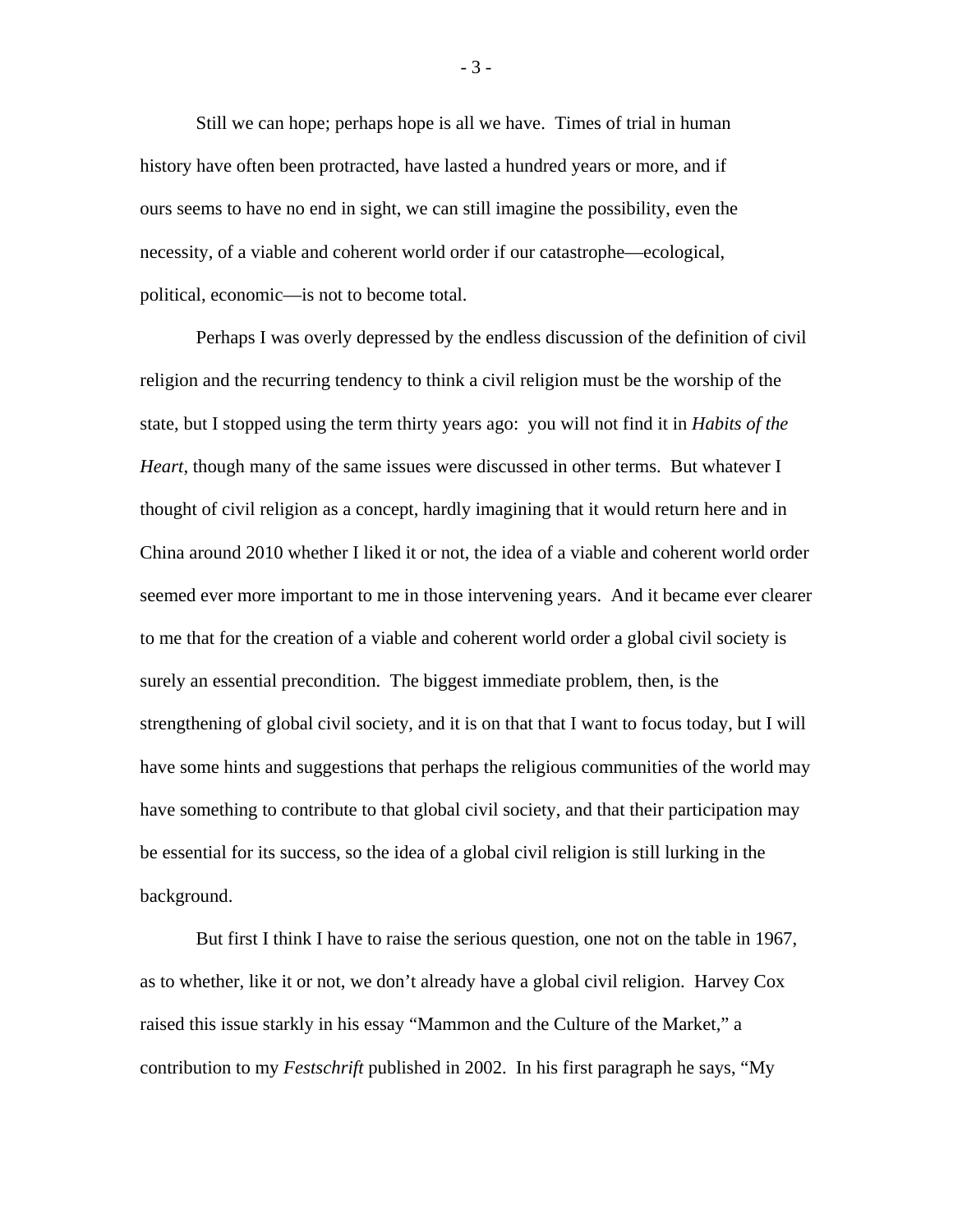thesis is that the emerging global market culture—despite those who do not, or choose not, to see it—is generating an identifiable value-laden, 'religious' world-view." The market, Cox argues, is not seen as a human creation, but as a power beyond human control. In this view the market is omnipotent, omniscient, and omnipresent. All we have to do, as individuals or nations, is to bow down to it. Its demands are beyond question.<sup>3</sup>

Although many are suffering under the rule of this deity, those who celebrate it can be found all over the world, in China and India as well as the West, and, for the moment they seem without serious opposition. But if the worship of Mammon is the new global religion, it is not one that can create a viable and coherent world order or a global civil society that might make that possible. On the contrary, it seems to make our grave problems, environmental catastrophe and the greatest inequality in human history, worse, not better. Can we understand what is happening and can we see any alternative?

I want to use some statements of Michael Walzer as a foil for my argument. I have learned much from him, have taught some of his books, so it was with some surprise that I found myself raising serious questions about his book *Thick and Thin: Moral Argument at Home and Abroad*. I was amazed to learn from him that humanity in effect does not exist. He writes:

Societies are necessarily particular because they have members with memories not only of their own but of their common life. Humanity, by contrast, has members but no memory, and so it has no history and no culture, no customary practices, no familiar life-ways, no festivals, no shared understanding of social

- 4 -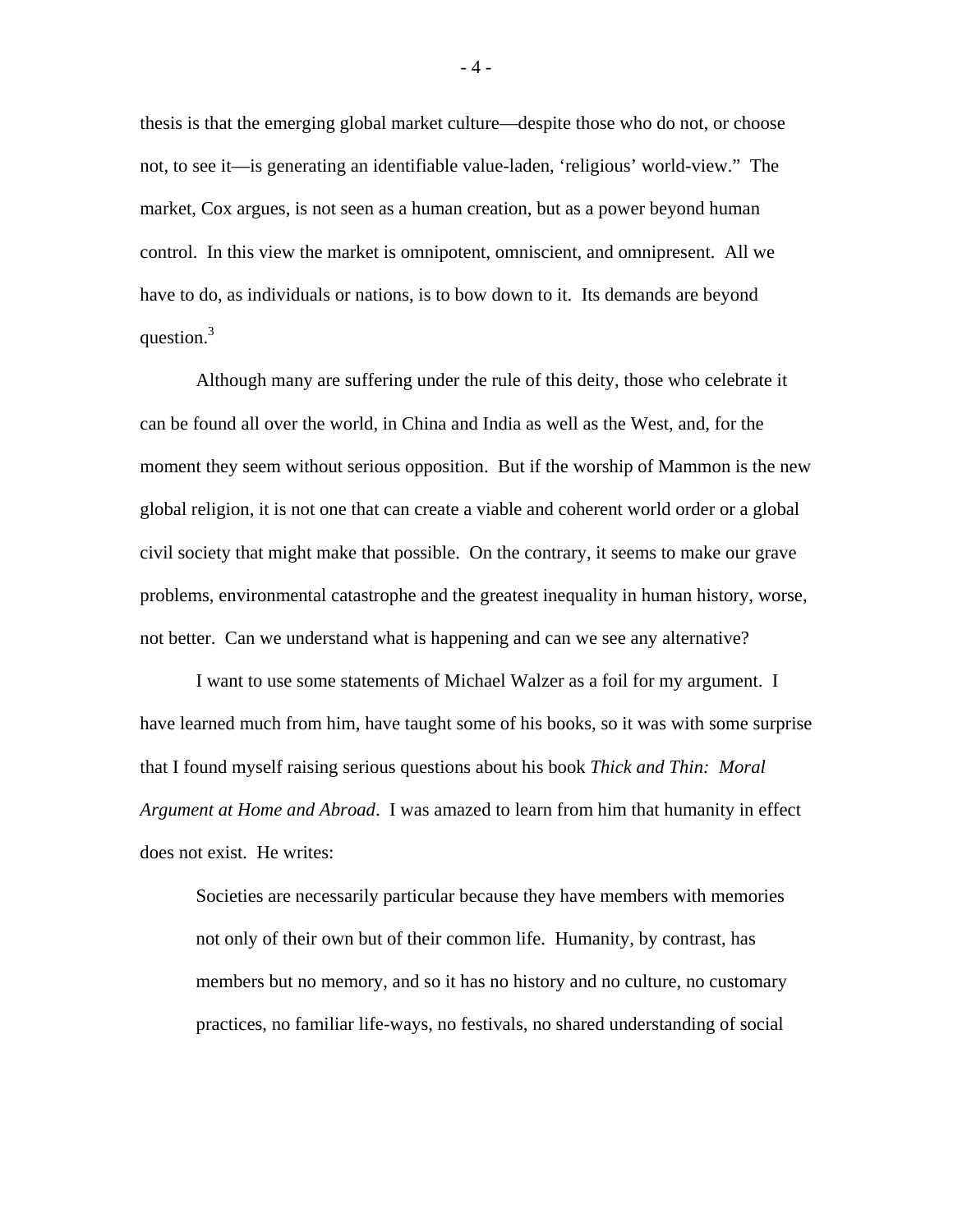goods. It is human to have such things, but there is no singular human way of having them. $4$ 

And later in the book he writes, "Our common humanity will never make us members of a single universal tribe. The crucial commonality of the human race is particularism: we participate, all of us, in thick cultures that are our own."<sup>5</sup> This is especially news to me since I have spent thirteen years of my life writing the history of humanity in a book entitled *Religion in Human Evolution*. And I have argued that the fact that religion has characterized all human societies means that religion is a kind of common culture, religion in the singular as I learned from my teacher Wilfred Cantwell Smith, even though it is also, as is all human culture, at the same time indelibly particular.

 What I would question in Walzer's position is the idea that the global and the particular are mutually exclusive, that one lives in one and only one community, which, were it true, would surely make the idea of membership in "a single universal tribe" impossible. I would argue, on the contrary, that humans have almost never lived in one and only one community, that we almost always, and in modern times necessarily always, live in many overlapping communities, and, under the rule of Mammon, none of them may be particularly thick. To affirm that humanity has no memory, no history, and no culture, seems to me remarkable at a time when there is widespread popular interest in human origins, in human evolution, and, since the pioneering work of William McNeill, in world history. And if the Olympic Games and, for much of the world, the World Cup, aren't global festivals, what are they? According to the Wikipedia 715 million people watched the 2006 World Cup.

- 5 -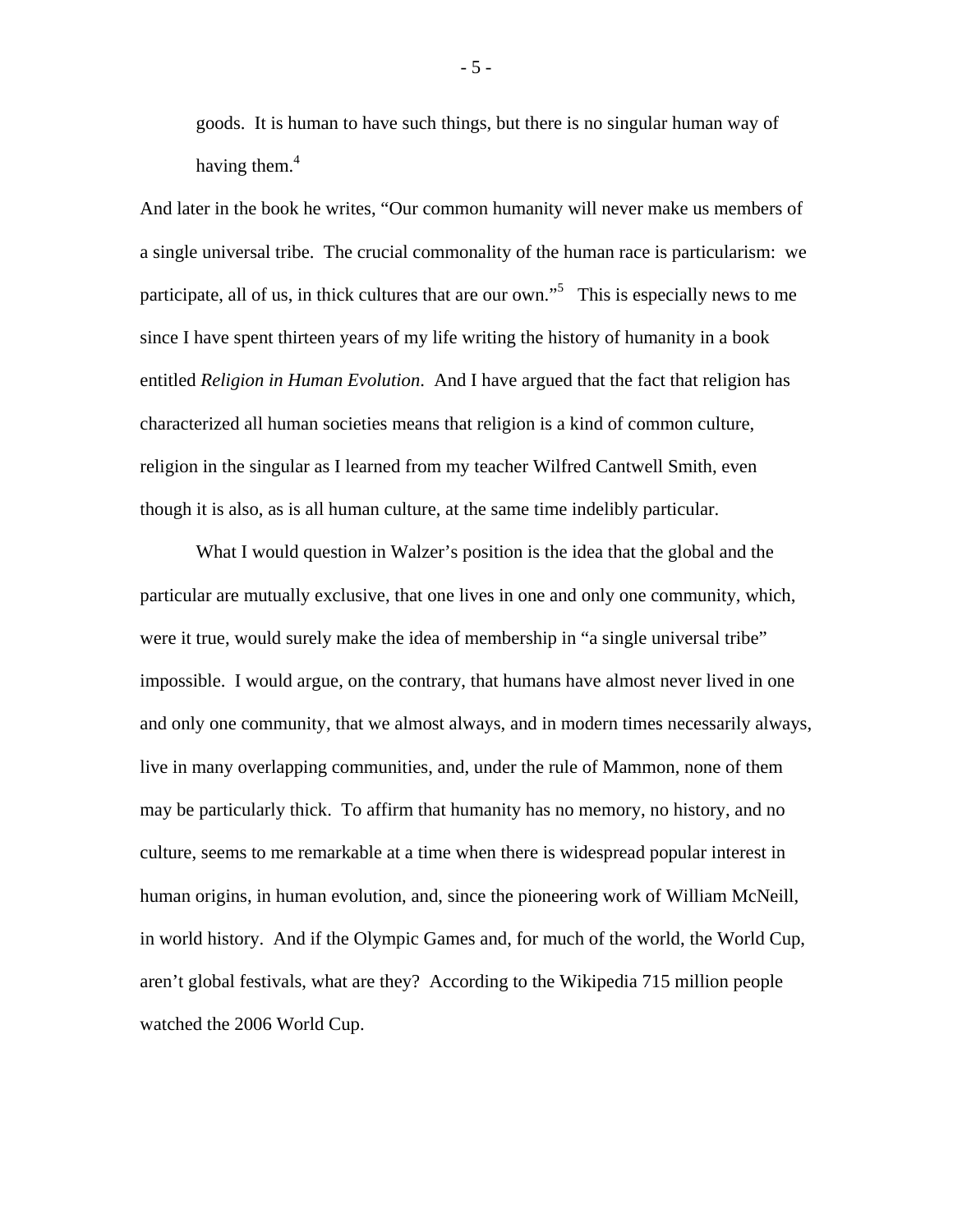Harold Berman has eloquently argued for the existence of world law, which necessarily implies at least the beginnings of world politics and world civil society.<sup>6</sup> While we have no world state, and wouldn't want one, the beginnings of world governance, which is not the same thing as a world state, we certainly have. A remarkable example is the fact that air traffic control and the rules for landing and taking off at airports, even the language used between pilots and controllers, are the same all over the world. Even more obviously, our global economy would be impossible were there not a plethora of rules, some legal, some customary, governing global trade and capital transfers. We will need to sort out what is ominous and what is promising in this growing array of world law and world regulation, but that world society doesn't exist and each of us is stuck in his or her particularistic tribe, as Walzer affirms, seems to me remarkably far from the truth.

That there is no world culture seems to me an idea that can come only from the reification of the nation state. World culture can be traced all the way back. The bow and arrow, for example, had been adopted everywhere except in Australia, long before history. Stith Thompson has traced motifs in folklore that can be found in every continent. There has never been a time when human culture has not been shared; we do not come in hermetically sealed boxes. Even the nation state is a cultural form that has been transmitted with remarkable fidelity over the entire world since the nineteenth century as the work of John Meyer and his associates have abundantly shown.<sup>7</sup> Wilfred Smith has traced shared stories and practices throughout the world religions, most of which themselves have been disseminated over very wide areas and have influenced and been influenced by those they have not converted.<sup>8</sup> Hinduism spread throughout

- 6 -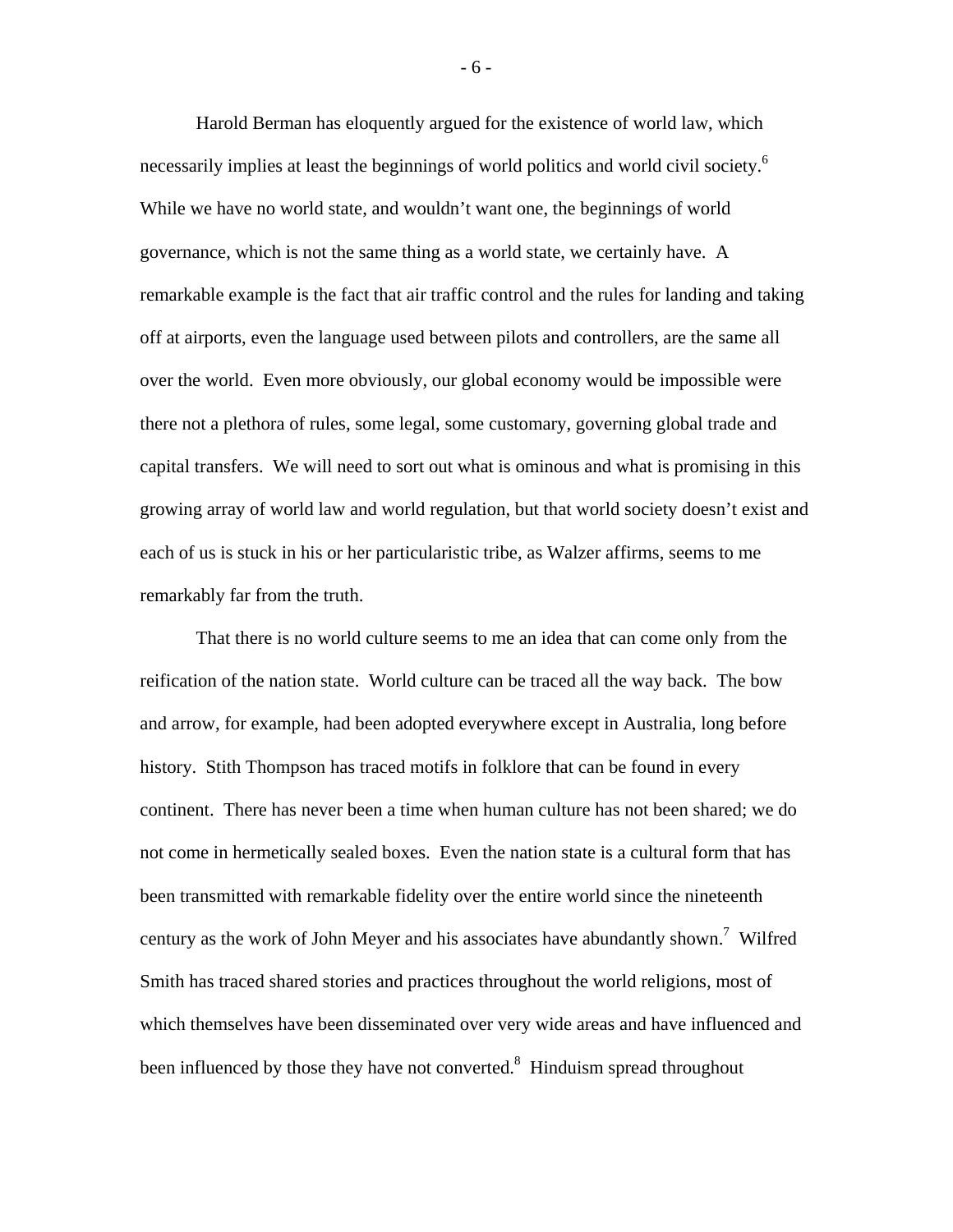Southeast Asia, leaving, for example, a remarkable degree of Sanskrit vocabulary in modern Indonesian. Buddhism spread throughout East Asia, as well as Southeast Asia, and had a considerable impact on Chinese Confucianism, acting as a stimulant to the formation of Neo-Confucianism. Christianity and Islam have spread all over the world and mutually influenced all the cultures they contacted. Nonetheless global culture, which I would insist is a deep feature of human history, is not the same thing as global civil society or global governance. World empires, beginning with the Achaemenid Persian Empire in the middle of the first millennium BCE, have played a significant role in human history, but have never succeeded in becoming the universal empires that they aspired to be. Civil society is a relatively late idea, only emerging for the first time in the West in the eighteenth century.

It is worth noting that world trade, often the carrier of world culture, can be traced back into the deepest recesses of human history, but was growing in importance since classical times when China and India were linked in a variety of ways with the Middle East and Europe. After the European discovery of the New World, trade truly became global. The degree to which market economies were embedded in states and societies has been a subject of wide-ranging historical argument that I do not need to get into, but a principled independence of the market from state and guild monopolies was a feature of the early modern period, pioneered by Britain, but rapidly diffusing to other societies and making possible the emergence of modern capitalism.

 The idea of an economy independent of the polity is already present in germ in Locke, for whom economic life precedes the social contract, whose purpose is to a considerable degree to guarantee the pursuit of economic ends with some security. But

- 7 -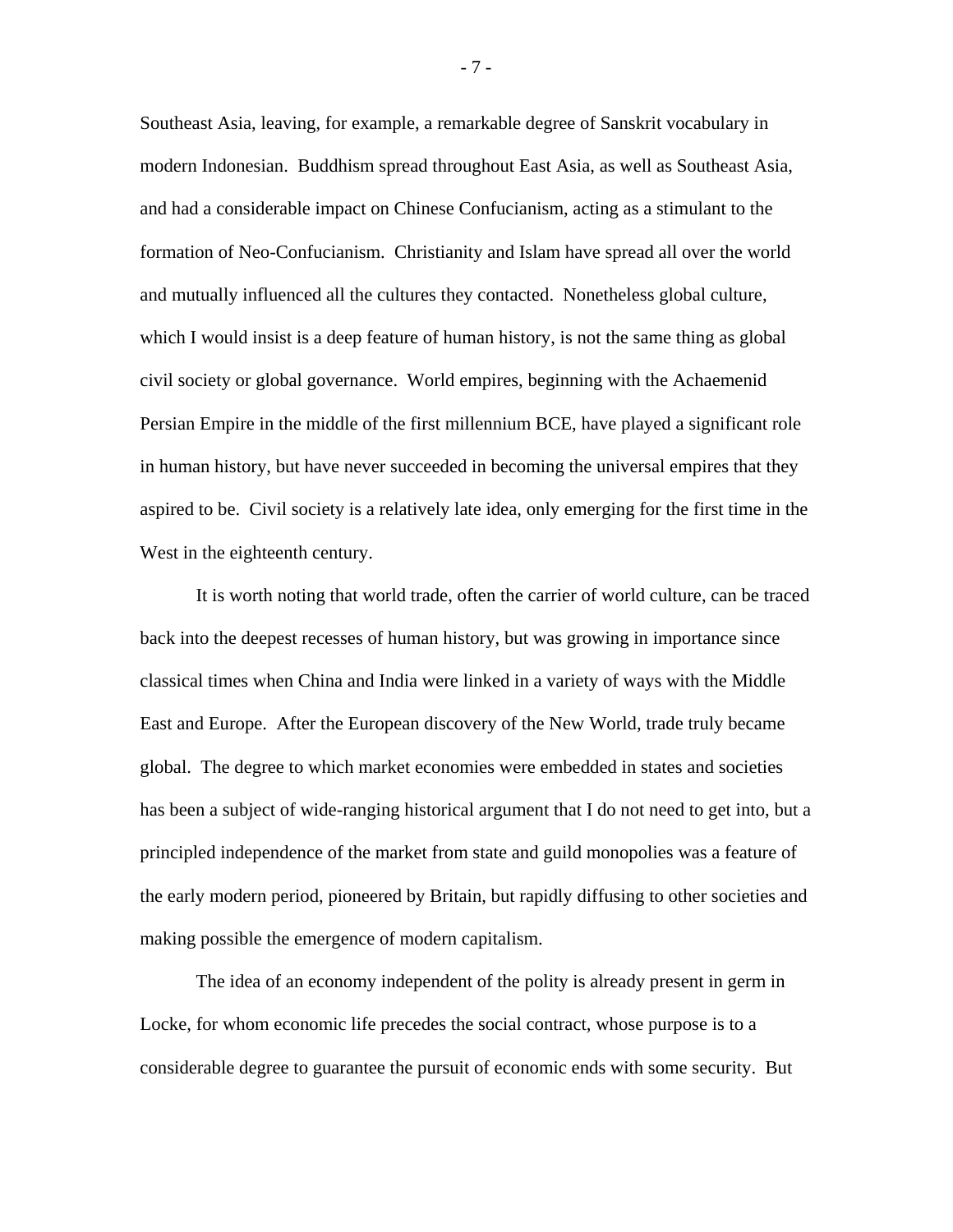with Adam Smith the idea of a self-regulating economy in which the invisible hand guarantees positive social outcomes even when economic actors pursue only their own interests, becomes a moral ideal and a practical project. We should not, however, forget that Smith thought such an autonomous economy could operate only within an ethical and political framework organized around non-economic motives, thus implying the need for an enlightened civil society and an enlightened polity. An economic liberal he certainly was; a neoliberal he certainly was not.

 Developing only slightly later, but overlapping the disembedding of the economy, was the emergence of civil society or the public sphere, a realm of thought, argument, and association independent of the state, but leading to the formation of what came to be called public opinion, which politicians could ignore at their peril. Jürgen Habermas's early work, *The Structural Transformation of the Public Sphere*, helped us understand this newly independent realm. $\degree$ 

I will use civil society as virtually synonymous with public sphere in a way that has become common in recent writings to refer to forms of communication and association that have been disembedded from the state and from established religions and are not directly controlled by the market. In the eighteenth century the main problem was to achieve independence from the state and state religion, and the institutionalization of human rights was the essential precondition for an independent civil society. The First Amendment to the American Constitution guaranteeing freedom of religion, speech and assembly is the legal basis that makes civil society possible and similar developments have followed, not without much struggle and backsliding, elsewhere ever since, even where such rights, though included in constitutions, are consistently violated in practice.

- 8 -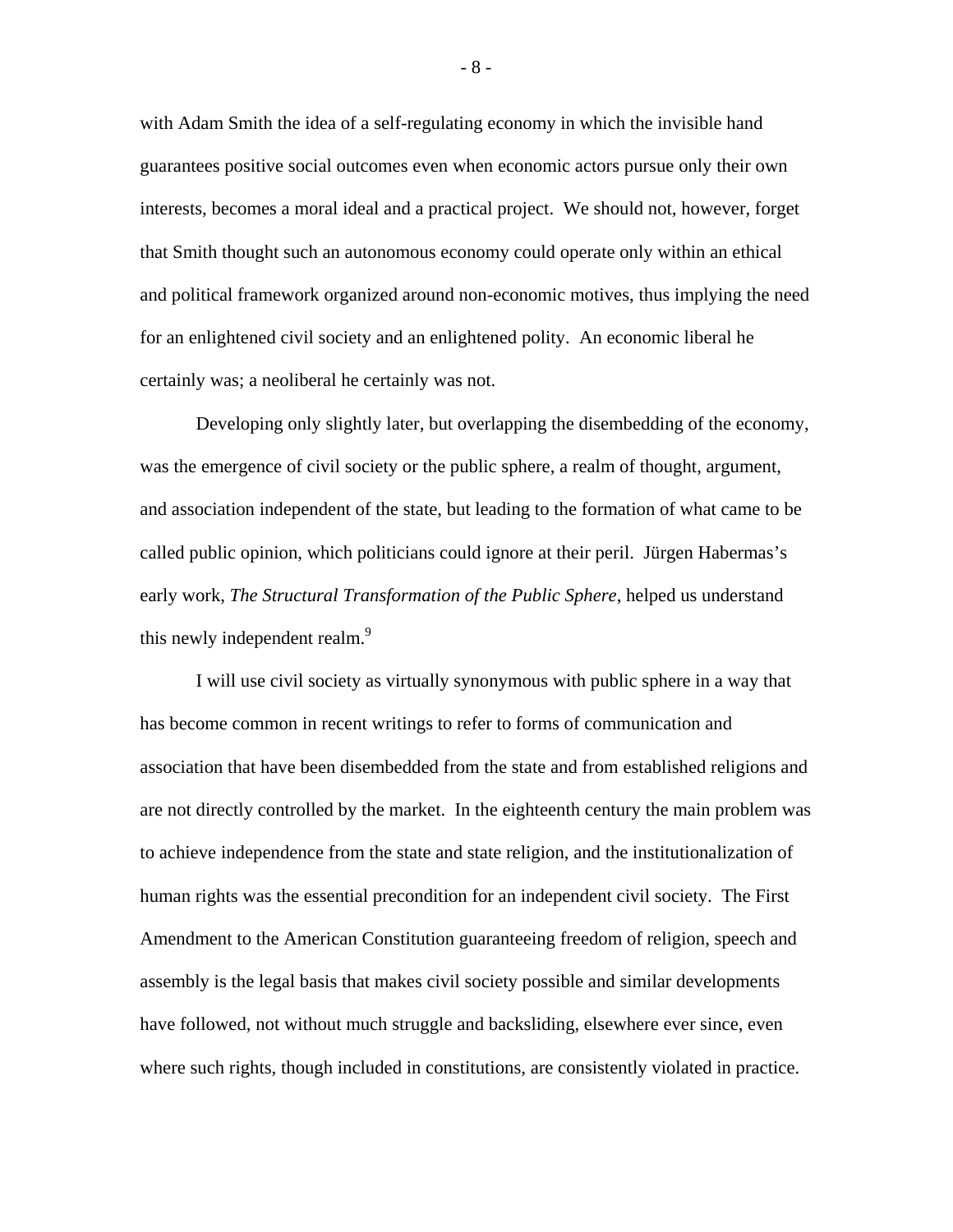This again suggests that culture and even law have spread where institutions and practices have not as yet fully developed.

Civil society, though oriented to the discussion and advocacy of political issues, lacks the capacity to make binding decisions. Nonetheless it is closely related to another eighteenth century idea, the sovereignty of the people. It was Robespierre who first gave the idea of democracy a positive meaning after centuries during which it was usually a pejorative term. Democracy as a way of exercising the sovereignty of the people, gave civil society the right, not to make political decisions, but to elect those who would. This idea has now achieved global legitimacy even when it is often honored in the breach.

Most writing about civil society has taken the nation state as the basic frame of reference, though of late a discussion of global civil society has emerged. In principle human rights were often expressed in universalistic terms but in practice they were usually viewed as only applicable within nation states. Alejandro Colas has made the useful point that civil society was in principle international virtually from the beginning. Though it may have originated in Britain in the eighteenth century, it was already disseminated to the American colonies, whose actions in turn were widely influential on the continent, as were British practices. The emergence of civil society in France, therefore, was not some pristine innovation, but was deeply indebted to Anglo-American exemplars.<sup>10</sup> In fact, all the great modern ideologies—liberalism, nationalism, socialism—were international and involved not only cross-national communication of a variety of sorts, but many international associations. We may think of nationalism as antithetical to globalism, but nationalism has always been an international phenomenon. Colas cites the interesting example of Giuseppe Mazzini, the most important theorist of

- 9 -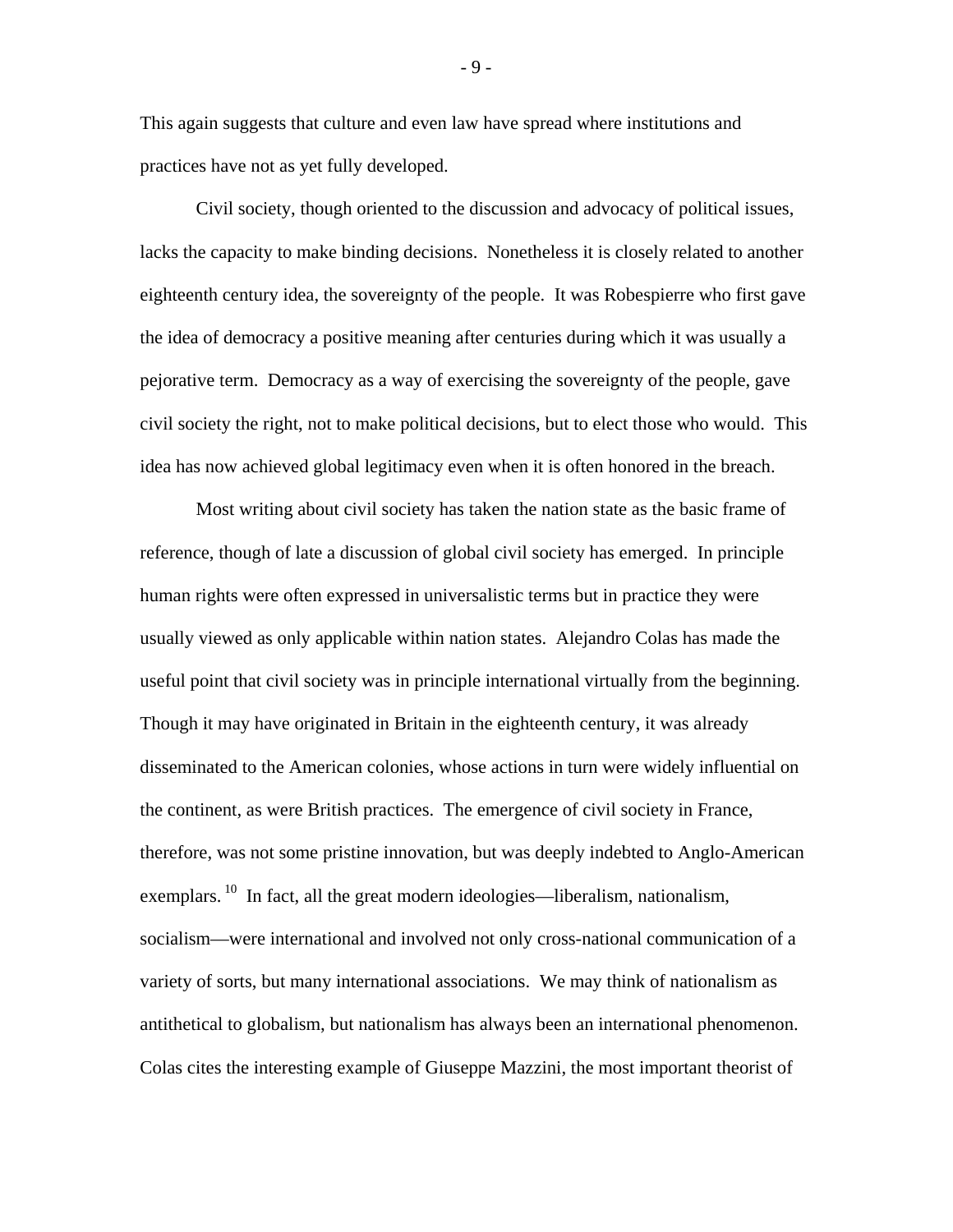Italian nationalism, establishing in 1847 the People's International League whose objectives he defined as:

to disseminate the principles of national freedom and progress; to embody and manifest an efficient public opinion in favour of the right of every people to selfgovernment and the maintenance of their own nationality; to promote a good understanding between the peoples of every country.<sup>11</sup>

While many have argued that the rapid growth of NGOs since World War II is an indication of the growth of global civil society, Colas suggests the limitations of NGOs in that they represent only limited memberships and are usually oriented to single issues rather than to structural problems, whereas social movements that cross national boundaries more closely approximate a genuine global civil society. His examples include socialism, feminism, and environmentalism.

Mass communication, but particularly the internet, have made possible the organization of global public opinion to a degree unimaginable only a few years ago. Adam Lupel has described a remarkable event:

On 15 February 2003 across North America, Europe, the Middle East, Asia and Australia as many as 30 million people took to city streets to express opposition to the planned invasion of Iraq. It seemed an extraordinary moment for global civil society, perhaps for the first time living up to its name. The antiwar movement appeared to accomplish in a day what four years of transnational activism against neo-liberal globalization could not. It brought together constituencies from East and West, North and South into a broad-based movement with a common clear objective: stop the US-led drive for war. The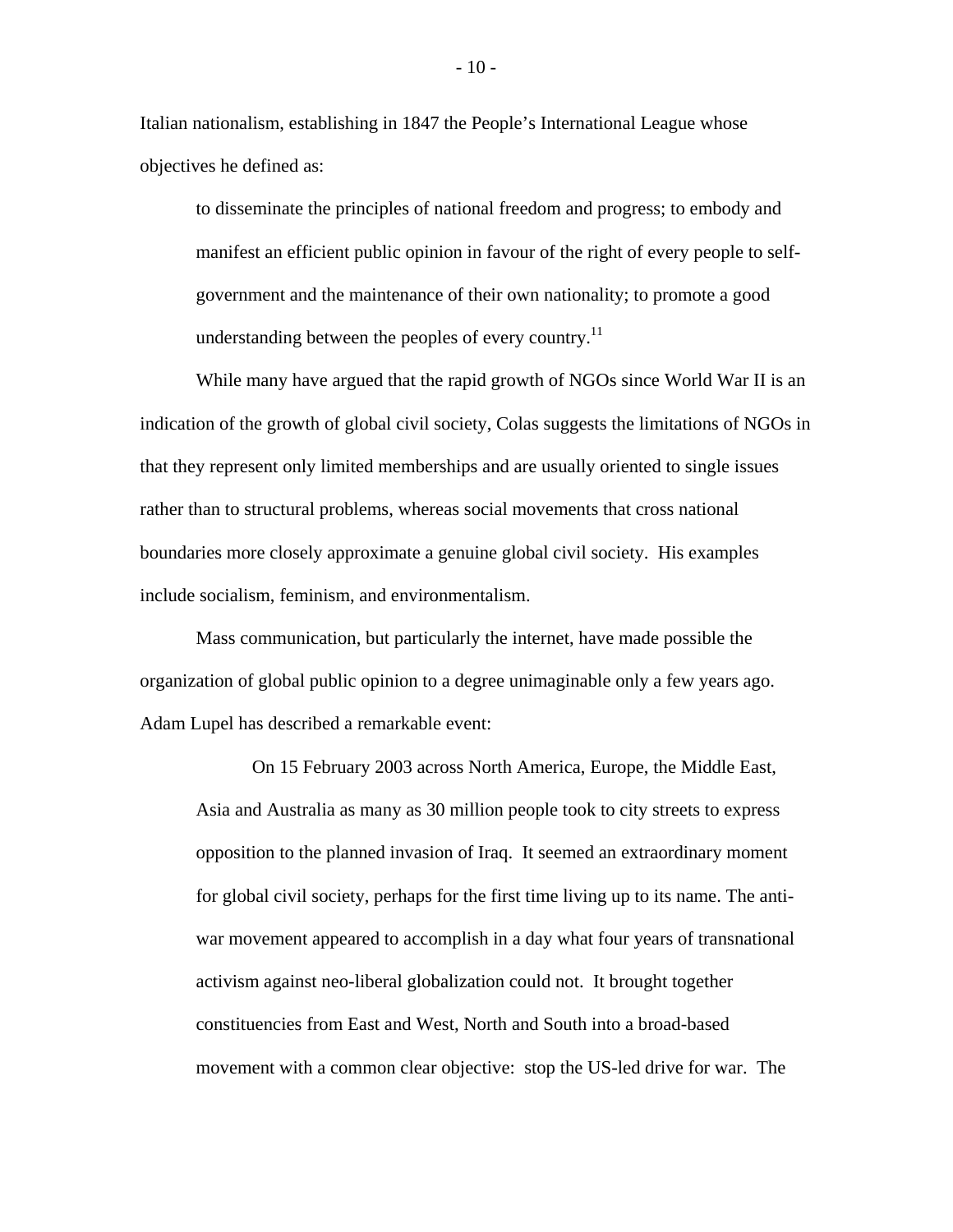next weeks saw what was perhaps a Pyrrhic victory for global civil society. The protests no doubt contributed to the Bush Administration's defeat in the UN Security Council. But in the end they also contributed to the heightened sense that the United Nations and global civil society were impotent next to the hegemonic power of the United States. . .

Global public opinion, as best it could be determined, was overwhelmingly opposed to the war, and yet by most accounts war seemed inevitable from the very start. For all the advances in international communications and the spread of international law in the twentieth century, there remains no institutional mechanism to effectively channel the transnational communicative power of an emerging global civil society.<sup>12</sup>

 Using this example in both its positive and negative aspects as a starting point, we can ask where we are. Granted that there is a global economy, global culture, global law, global civil society, even global festivals, why are global institutions both so promising and so weak? I will turn to Jürgen Habermas, Europe's leading social philosopher, for help, particularly in his remarkable essay of 1998, "The Postnational Constellation and the Future of Democracy."13 Habermas organizes his discussion around the tension between two central facts in our present situation: 1) The nation state is the largest form of society that has been able to create a sense of common membership powerful enough to convince a majority of its citizens that they have a responsibility for all, including the least advantaged, thus giving rise to significant redistribution in what we have come to call the welfare state; and 2) the rise of the global neoliberal market ideology and practice has everywhere threatened the capacity of nation states to carry out the responsibilities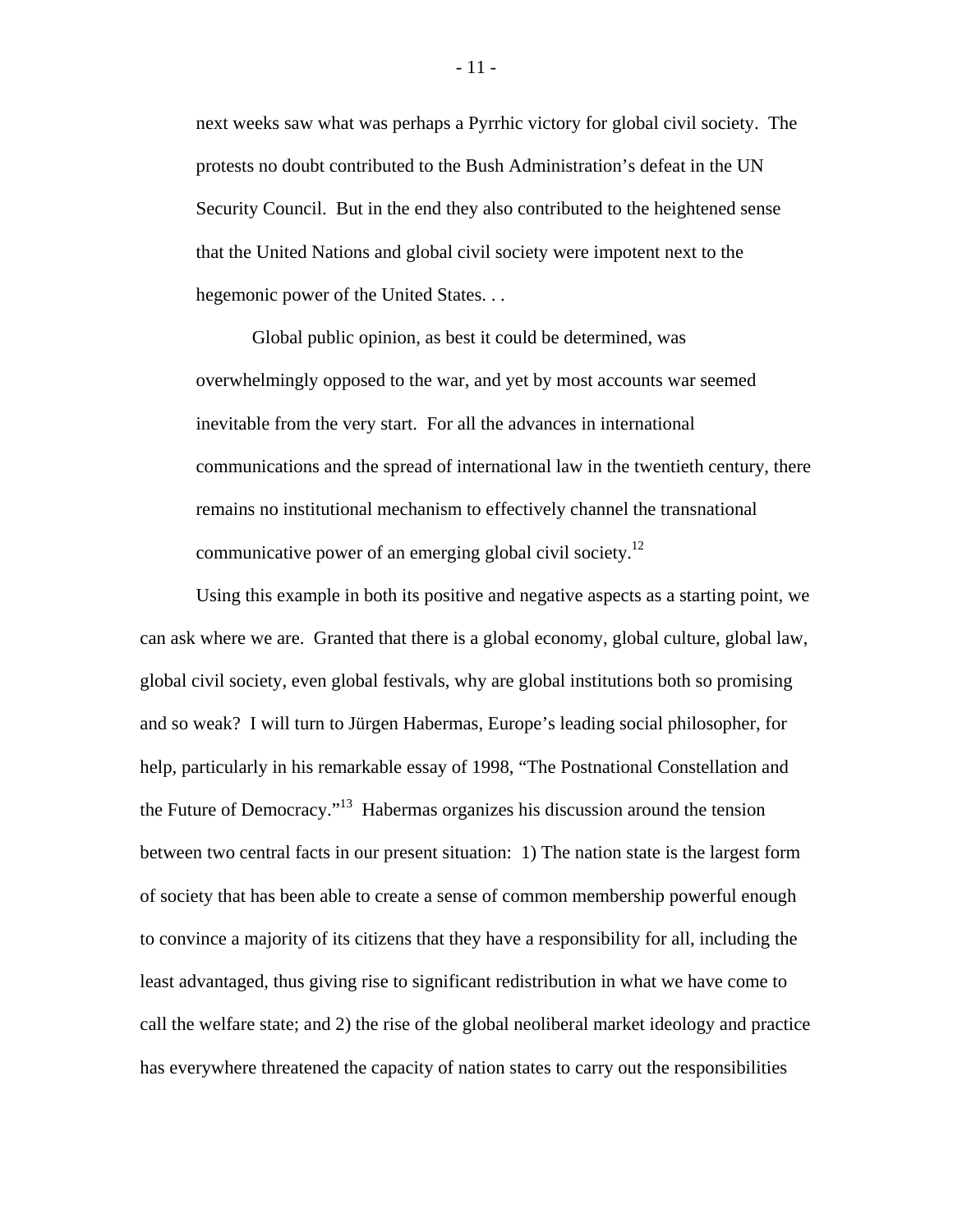inherent in the notion of common membership. Habermas begins his essay with an epigraph from Robert Cox that sums up the present dilemma:

 All politicians move to the centre in order to compete on the basis of personality and of who is best able to manage the adjustment in economy and society necessary to sustain competitiveness in the global market. . . The possibility of an alternative economy and society is excluded.<sup>14</sup>

What Habermas is describing is a double disparity between economics and politics: economics is seen as the realm of the natural, not the social, whereas politics is the sphere of intentional social choice. But when nations are the sole locations of effective politics and the economy has become global, then the disparity in power between global economy and even the strongest state means that it is the economy that will in the end determine outcomes. In this situation Habermas asks whether "we can have a politics that can catch up with global markets" in order to avert the "natural" disaster that an uninhibited market economy seems to entail.<sup>15</sup> That idea is opposed by those who view the economy not as a human creation but as a force of nature, as something that can only be accommodated, never controlled, ideas that make global market culture into a god that can only be worshiped. Habermas sees this as an enormous challenge to citizens of all countries to form a global civil society: "Only the transformed consciousness of citizens, as it imposes itself in areas of domestic policy, can pressure global actors to change their own self-understanding sufficiently to begin to see themselves as members of an international community who are compelled to cooperate with one another, and hence to take one another's interests into account.." What we need, he argues, is "an obligatory cosmopolitan solidarity."<sup>16</sup> He stresses the need for a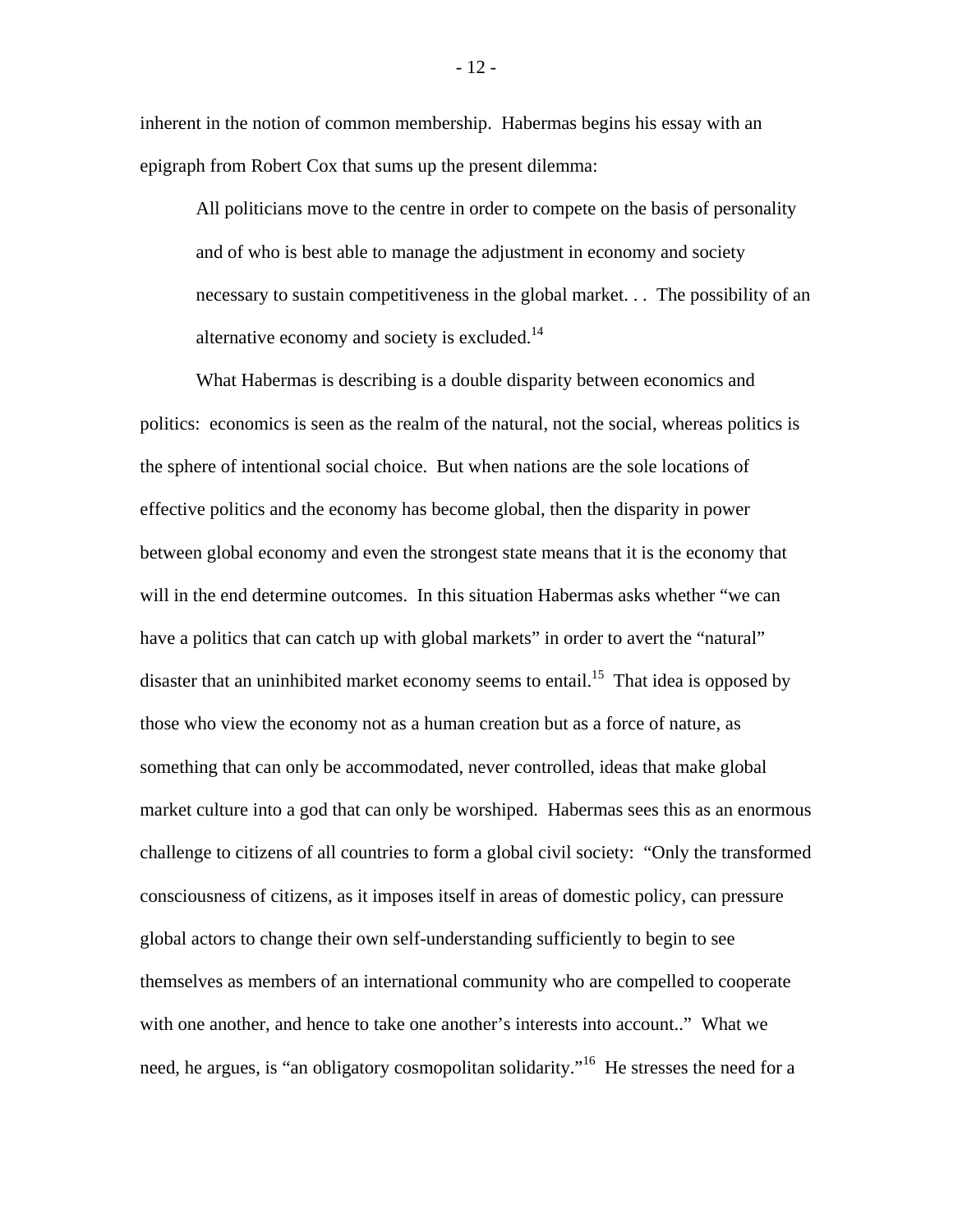"world domestic policy," because we are now living in a world, not in nation states alone, and the world market requires such a policy.<sup>17</sup>

 The most fundamental question that Habermas is raising is whether a global civil society and some forms of global governance are possible, a civil society and governance that would not replace nation states but would place some limits on their autonomy, as the global economy already does. And here there is a question of what kind of people we are. Could we as Americans or Chinese accept the notion of common global membership such that we would be willing to give up something of ours for the sake of Mexicans or Vietnamese? It is at this point that I think we have to ask what are the cultural resources for thinking of global citizenship that would go along with global economics and moderate its excesses? Is abstract constitutional patriotism enough? It is here that we have to consider philosophical and religious resources for thinking about membership in global civil society, membership that would entail at least short-term sacrifice, though as we look at global warming and the growing numbers of failed states, the Tocquevillian idea of self-interest rightly understood is not to be ignored.

 Since we actually have since the United Nations Universal Declaration of Human Rights and its subsequent elaborations something that can be called a global ethic, sometimes referred to as a human rights regime, we can ask how much help we can derive from this consensus, one that is not simply an ideal but that has significant legal weight, though by far not enforceable everywhere, not even in the original home of legal human rights, the USA.<sup>18</sup> And we can ask whether the questions raised by non-Western and non-Christian thinkers about the adequacy of an exclusive emphasis on human rights

- 13 -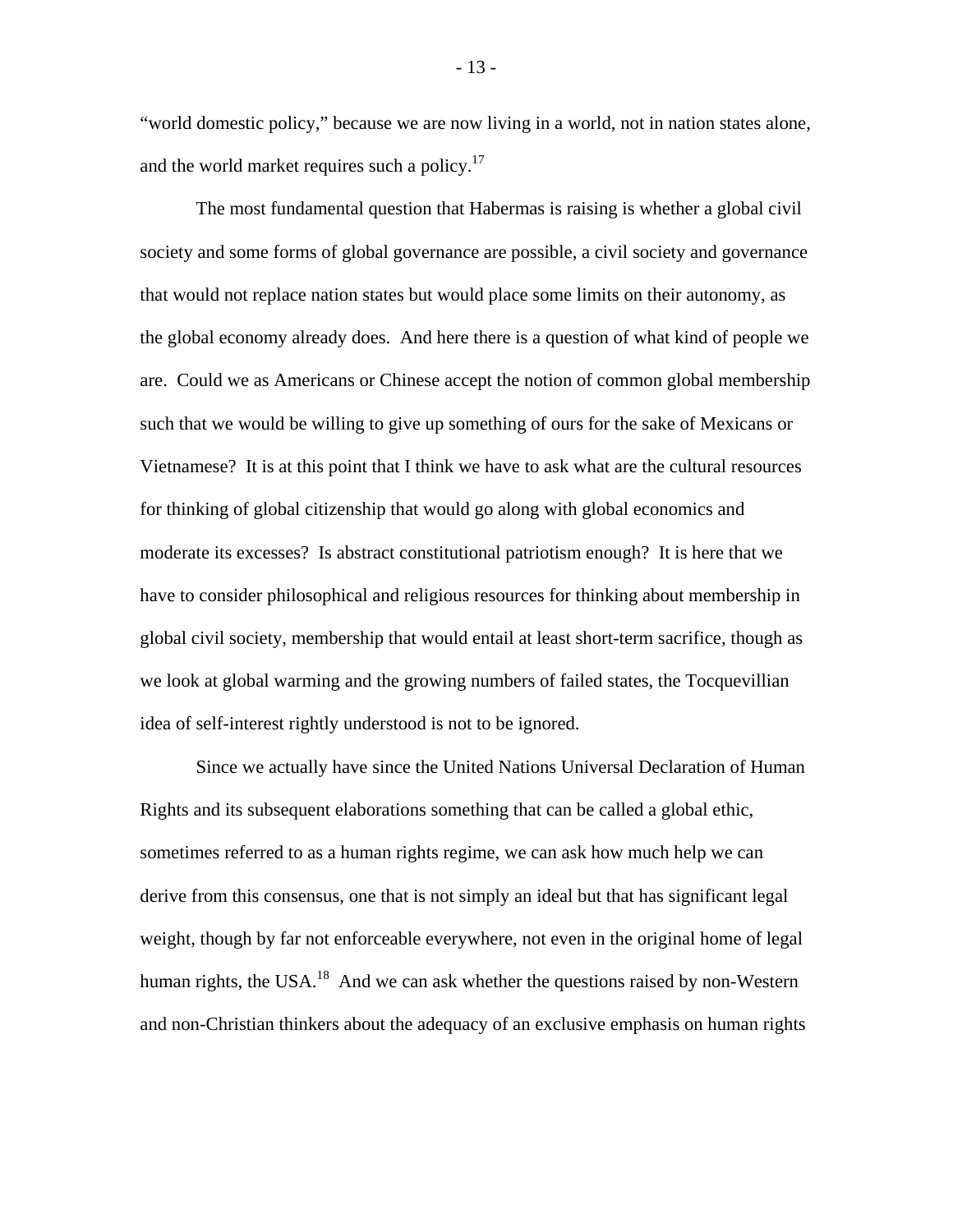can be answered, as well as the question whether an exclusive focus on human rights may not be part of our problem, however much in the end it must surely be part of a solution.<sup>19</sup>

 Christian arguments for civil rights have always focused on the sacredness of the individual, created in the image and likeness of God, this emphasis has never stood alone. When Desmond Tutu was writing about human rights in a Christian perspective, after affirming the freedom to choose that must be guaranteed for individuals, he also affirmed the necessity of "a caring and compassionate, a sharing and gentle society," because many people are in fact, and for reasons beyond their control, not able to exercise the autonomous agency which is their right.<sup>20</sup> Even the Universal Declaration of Human Rights, though its focus is on the classic demands of liberalism, that is, freedom from interference with the autonomy of the individual, also contains concerns for the conditions that make that autonomy possible, such as a reasonable standard of living, education, rest and leisure, that can be seen as social freedoms, not merely freedom from external interference. Still in the discourse on human rights the autonomous individual is usually in the foreground. $^{21}$ 

 Let me make it clear that although I think the extraordinary primacy placed on the individual and the backgrounding of society is a problem, I don't think it is an irremediable problem, but one that we have significant resources at hand to rectify. I don't accept either the assertion that the emphasis on human rights is indelibly "Western" and so inapplicable in the rest of the world, or the assertion that such claims are characteristic of "modernism" and so inappropriate in a postmodern world.

Since human rights, emancipation, and enlightenment are a part of the modern project, ethically construed, they are shared by significant actors all over the world. They

- 14 -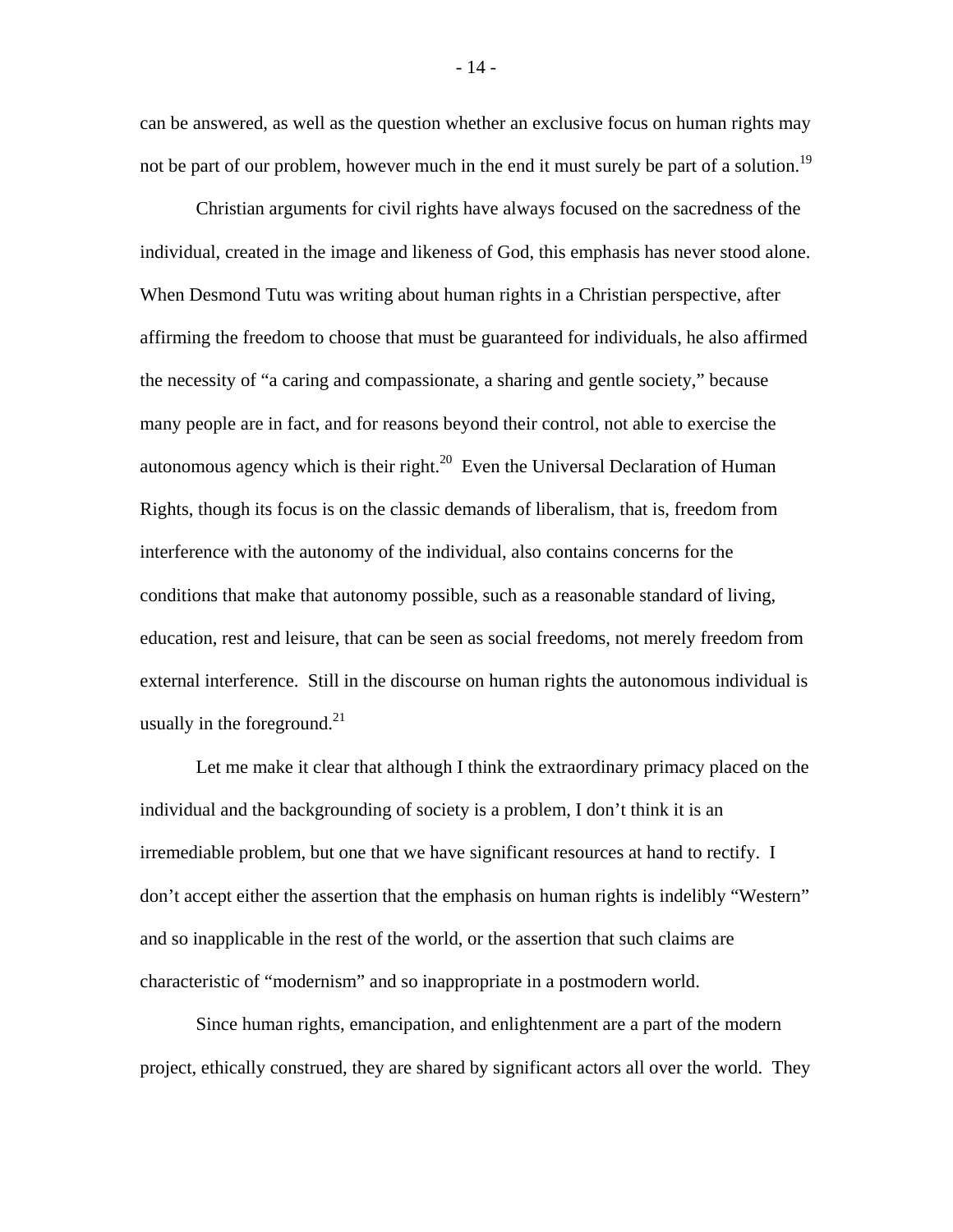are not the concerns of Westerners as opposed to non-Westerners (indeed they have Western as well as non-Western opponents) nor are they limited to the modern seen as a finite and completed period in human history.

But we must remember that the market, the individual as autonomous agent who is free to choose, the consumer, are also global, and that there is a relation between the global market culture that Harvey Cox warned us was taking on religious functions and the very tradition that named Mammon as the great alternative to God. We cannot get out of the conundrum by denouncing "European Universalism" as simply an ideological cover for the exercise of power over non-European peoples, as Immanuel Wallerstein comes close to doing.<sup>22</sup> European universalism has so often provided the ideological tools for resistance to European oppression that, again, we can no longer think of it in simple geographical terms. Even so, those who suggest that non-Western traditions have resources that would help ameliorate the radical individualism of the current human rights regime are not to be dismissed out of hand.

Let us consider Confucianism, because it is one of the most frequently mentioned alternatives to "Western" ways of thinking, and particularly to our radical individualism. Henry Rosemont has stated the contrast starkly when he wrote:

 For the early Confucians there is no *me* in isolation, to be considered abstractly. I am the totality of the roles I live in relation to specific others. I do not *play* or *perform* these roles; I *am* these roles. When they have all been specified I have been defined uniquely, fully, altogether, with no remainder with which to piece together a free, autonomous self. $^{23}$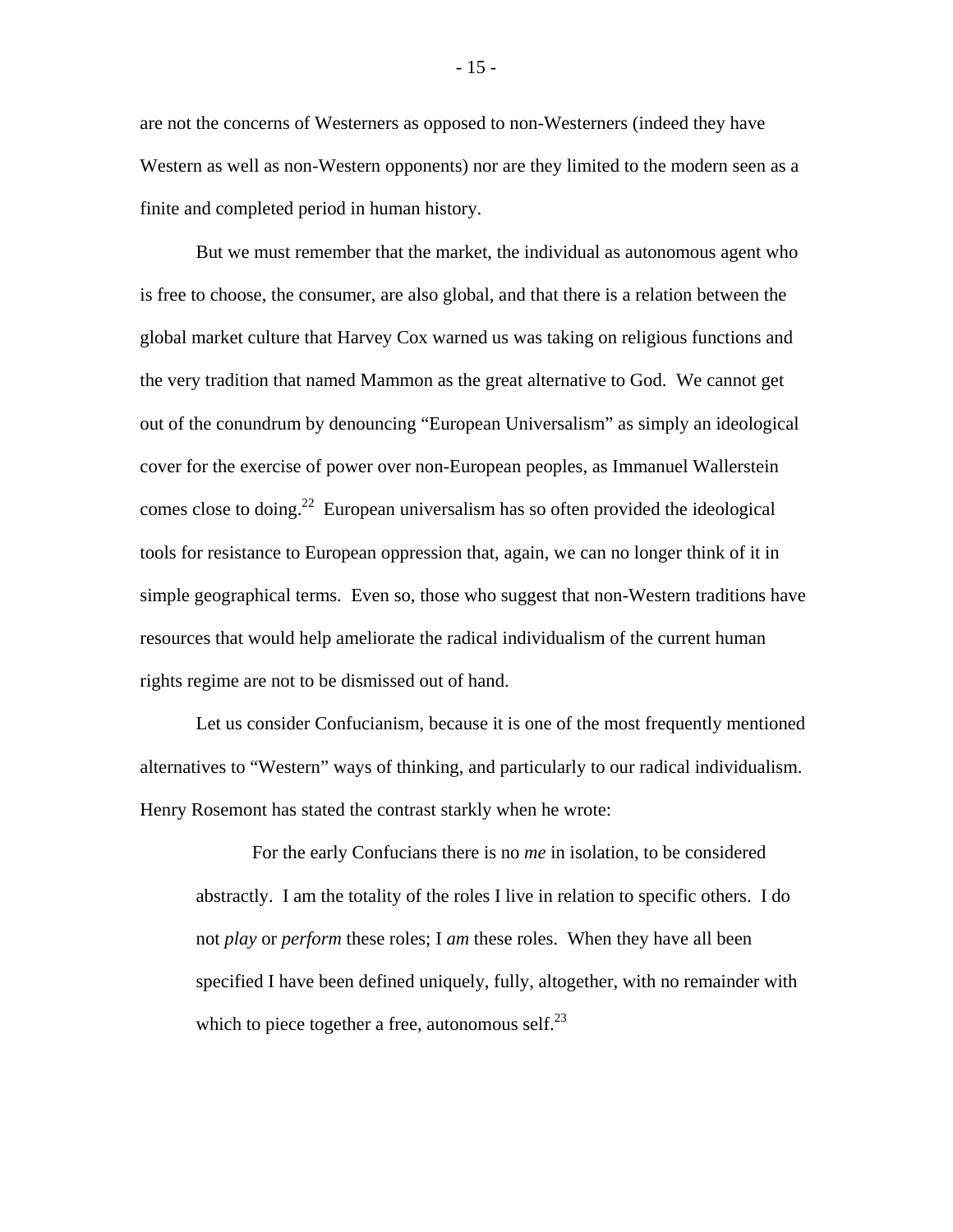I am ready to go almost all of the way with Rosemont except that I would point out that some of those roles that fully constitute the person in early Chinese thought *require* that the individual act alone, if need be at the cost of his life, to stand for justice and human dignity, and that these values are as universal in Confucianism as they are in Christian or modern thought. Indeed the very next article in the same book where Rosemont's appears, *Human Rights and the World's Religions*, is by Theodore de Bary, entitled "Neo-Confucianism and Human Rights" and gives numerous examples of individuals who acted on those principles in imperial China. $^{24}$ 

P. J. Ivanhoe and Tu Weiming have raised doubts about the term "role" in connection with views like those of Rosemont, that is, if we take the role as applying to empirical roles that the individual has experienced and internalized we might be led to the notion that the individual is "programmed" by society. But I think Confucians offer a different understanding of role. This is clear in many places in Confucian thinking, but quite obviously in the teaching which is most often referred to as "the rectification of names." Such rectification requires that the (empirical) ruler really be a ruler, that is one who conforms to the Confucian virtues of *ren* and *li*, and the same thing holds for the role of father and the other central roles. I think that is why Rosemont says "I do not *play* or *perform* these roles; I *am* these roles." To play a role would be to mimic an external conception of what one should be. But to be a role means that the role expresses the spiritually developed self who understands what the role should be, however badly it is played in the environing society. In this sense an ethical understanding of roles makes up the self, but the self is not programmed by external models but is responsible for carrying out those roles in an ethically exemplary way. In this way the first Confucian

- 16 -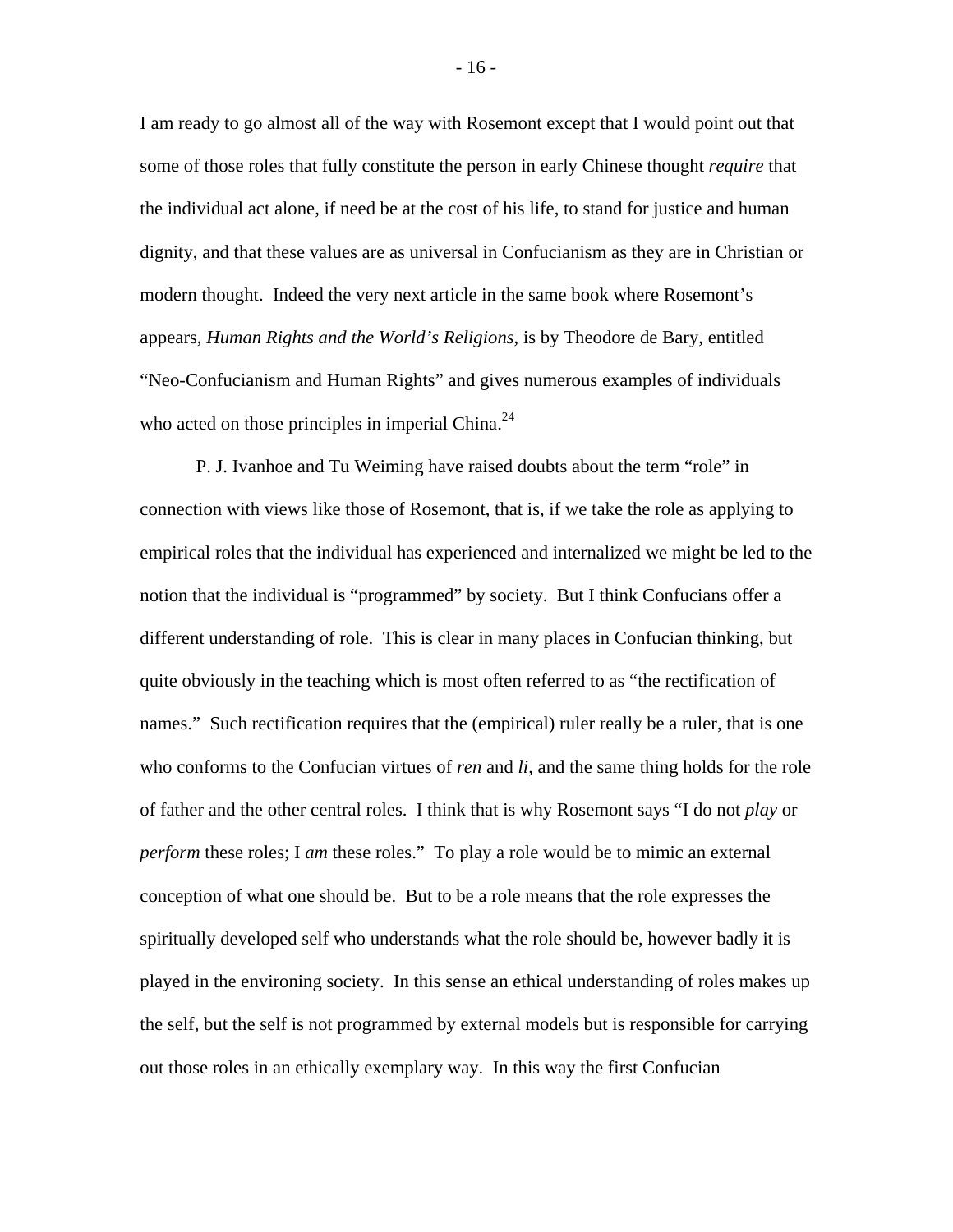commandment, to cultivate the self, is fulfilled, not denied, by this understanding of role. Actually the West, where it has become common to reject the notion of role altogether in the quest for a radically autonomous self answerable to no one, might be usefully instructed that a self without ethically understood roles is no self at all.

 Let me return to the way Habermas poses the problem: how can we create a global civil society that will have the same capacity of citizens to identify with the plight of fellow citizens as already exists in nation states, and to his example of the immediate task of creating such a civil society that would include the whole European Union. [Here I have to interject an interview with Habermas that I quite recently saw on the web in which Habermas was almost apoplectic with rage in speaking of the current European political leaders who seem willing to sacrifice the very idea of a European Union, which he had greeted with such enthusiasm, on the altar of national economic self-interest. I suspect he had his own country very prominently in mind.] While accepting Habermas's framework, let me offer a couple of caveats: 1) Under the regime of the neoliberal market it is not always easy to get even the citizens of the same nation to identify with all other citizens (in the United States it has never been easy). 2) The situation in which such identification has been most effective has usually been war: we are all in this together because we have a mortal enemy that we must defeat. If we can't assume the ability to identify with all fellow members of civil society even in advanced democracies and the conditions that have made that possible have usually involved war, we can see that the task of generalizing such identification beyond the nation state will never be easy.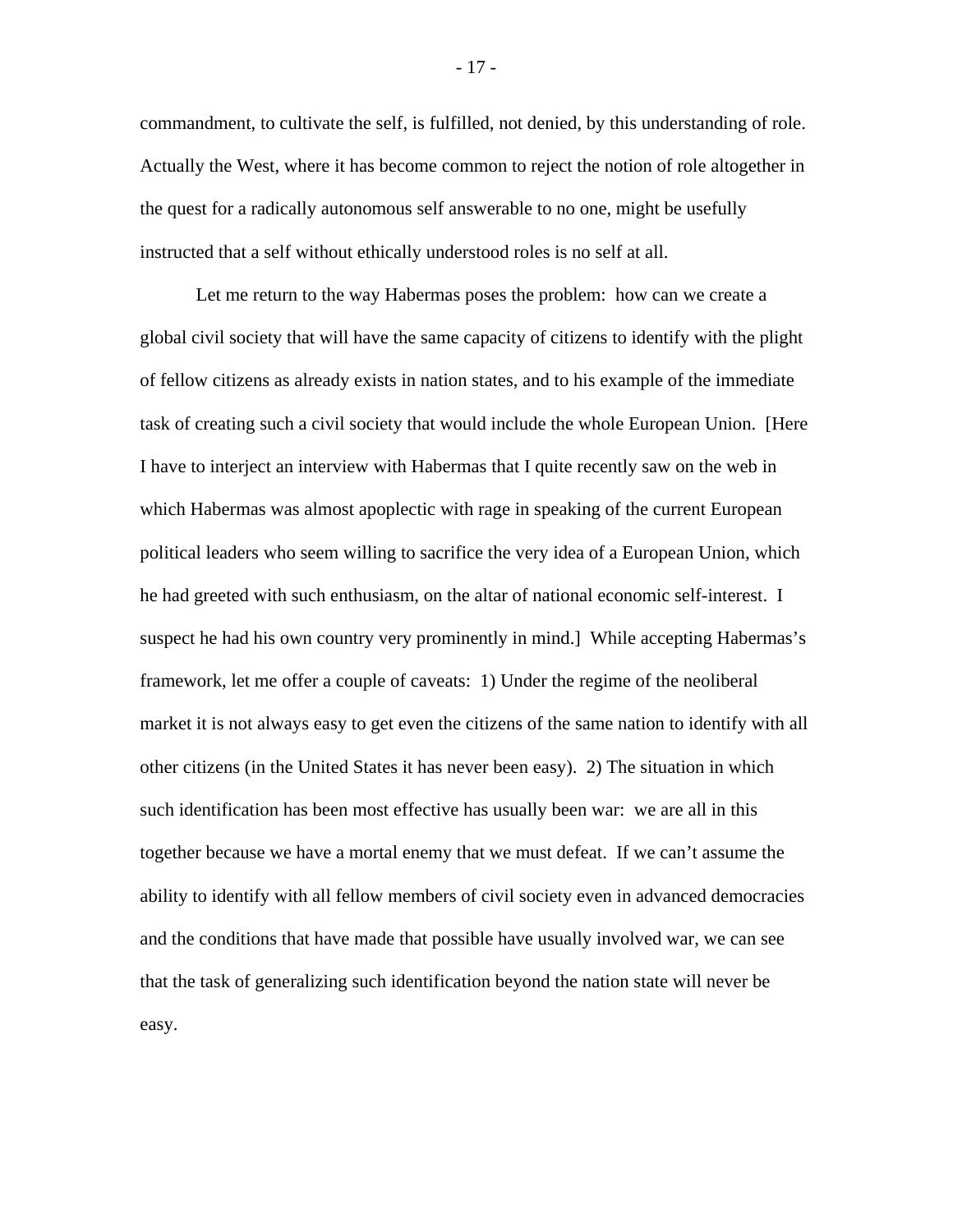It is for these reasons that I wonder if Habermas's abstract constitutional patriotism will ever be enough. It is one thing to believe in abstract principles. It is another to mobilize the motivation to put those principles into institutional practice. Hans Joas has recently pointed out, following the pioneering work of Georg Jellinek, that, though ideas about human rights go way back in Western history, and include Classical, Catholic, Lutheran and Calvinist thinking, it was only when the American sectarian Protestants in the eighteenth century, mainly the Baptists and Quakers, were willing to insist on them that they got included in the American constitution.<sup>25</sup> Religious fervor is always problematic because it has so often been used for evil as well as good purposes, but it may be that only such powerful motivation could make human rights genuinely practical. And though Christianity has a big contribution to make, it surely is not alone. Confucians hold on the basis of the Analects of Confucius that "all within the four seas are brothers." Buddhists identify not only with all human beings but with all beings in the universe, natural as well as human—all have the Buddha nature. For millennia these deep commitments have been held but never effectively institutionalized. Can the world's religions now mobilize their commitments so that they can at last have genuine institutional force?

 Moving to the next question as to whether human rights as vested exclusively in individuals are enough, we may ask whether Kantian moral universalism alone can provide sufficient guidance. Perhaps it will require substantive religious motivation to see that human rights without a humane and caring society will be empty, incapable of fulfillment. And there remains the question of some functional equivalent to the powerful mobilization of human aggression by nation states as a basis for solidarity.

- 18 -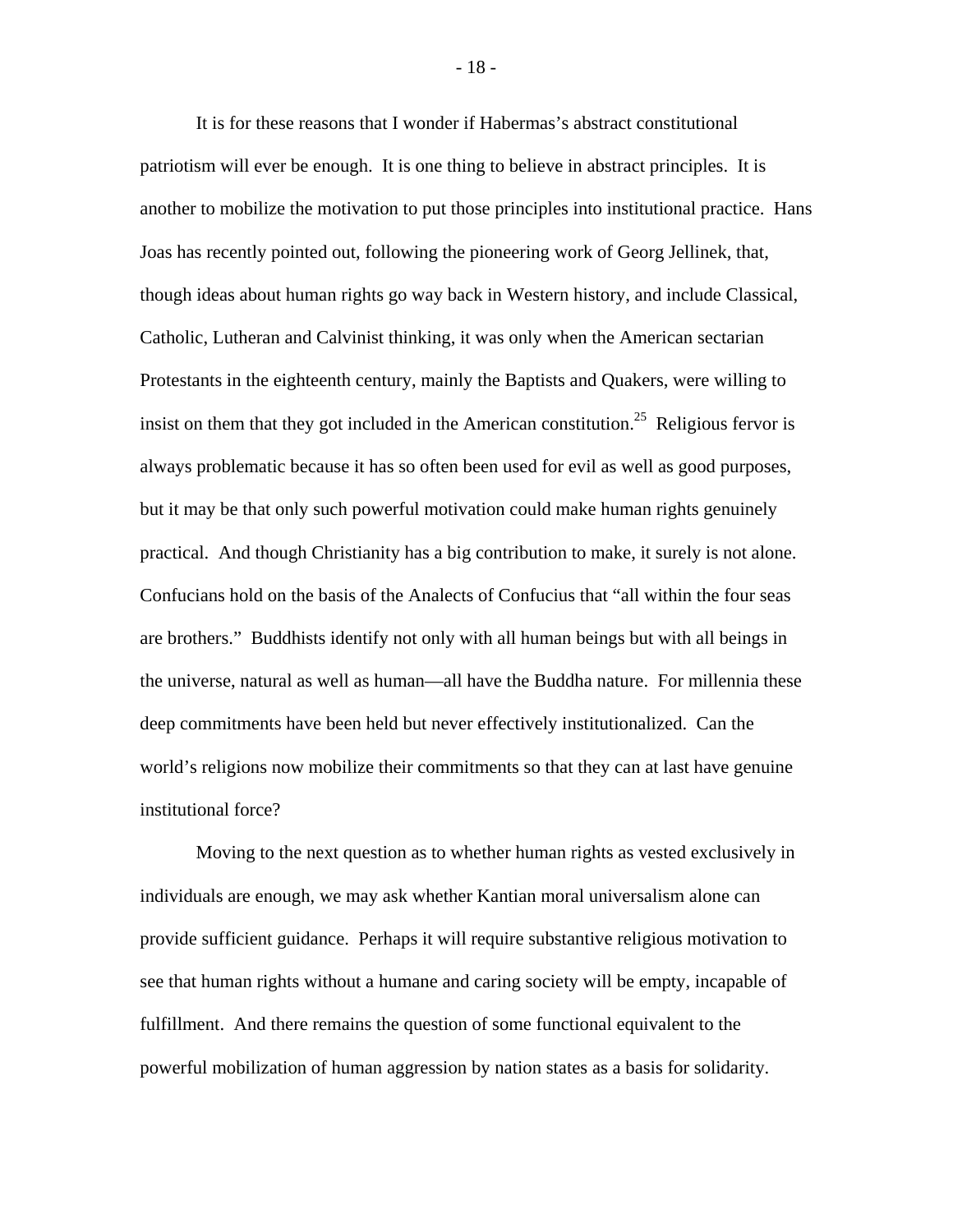Early in the twentieth century William James raised the question of the moral equivalent of war.<sup>26</sup> We have seen the use of war as a metaphor in such things as the war on poverty, the war on drugs, and so forth, but the metaphor never seems to be as effective as real wars. I suppose it would be too much to ask if we could mobilize a religious war against selfishness, ignorance, and sinfulness in each of us according to our own faith, in part because we have been fighting that war all along. In any case there are enormous threats on the horizon and a popular culture that seems more apprehensive than at any time in my life, with fear of the future replacing the certainty of progress. But anxiety and fear have often fueled extremely regressive movements and there is no certainty that they will move people in the right direction. There is also the great danger that anxiety and fear can immobilize rather than stimulate to action. It is a delicate balance.

 Surely secular philosophies have ways of dealing with the fragility of solidarity, even at the national level, and the ease with which humans can be frightened into a negative solidarity against alleged enemies. But if, as I have argued, the religions may have capacities to strengthen and generalize a sense of solidarity so that it reaches truly global proportions, they can do so only in and through self-criticism. Let me say plainly what I have already implied: Christianity, and especially Protestant Christianity, has contributed significantly to the institutionalization of human rights and human solidarity—I have given the American example of the religious roots of the Bill of Rights, but I must add the significant role of Evangelicals in leading the social gospel movement that helped (with the assistance of Catholics motivated by Catholic social teachings) to create in the middle years of the Twentieth Century what became the beginnings of a welfare state in the US. Yet Christianity and especially Protestant

- 19 -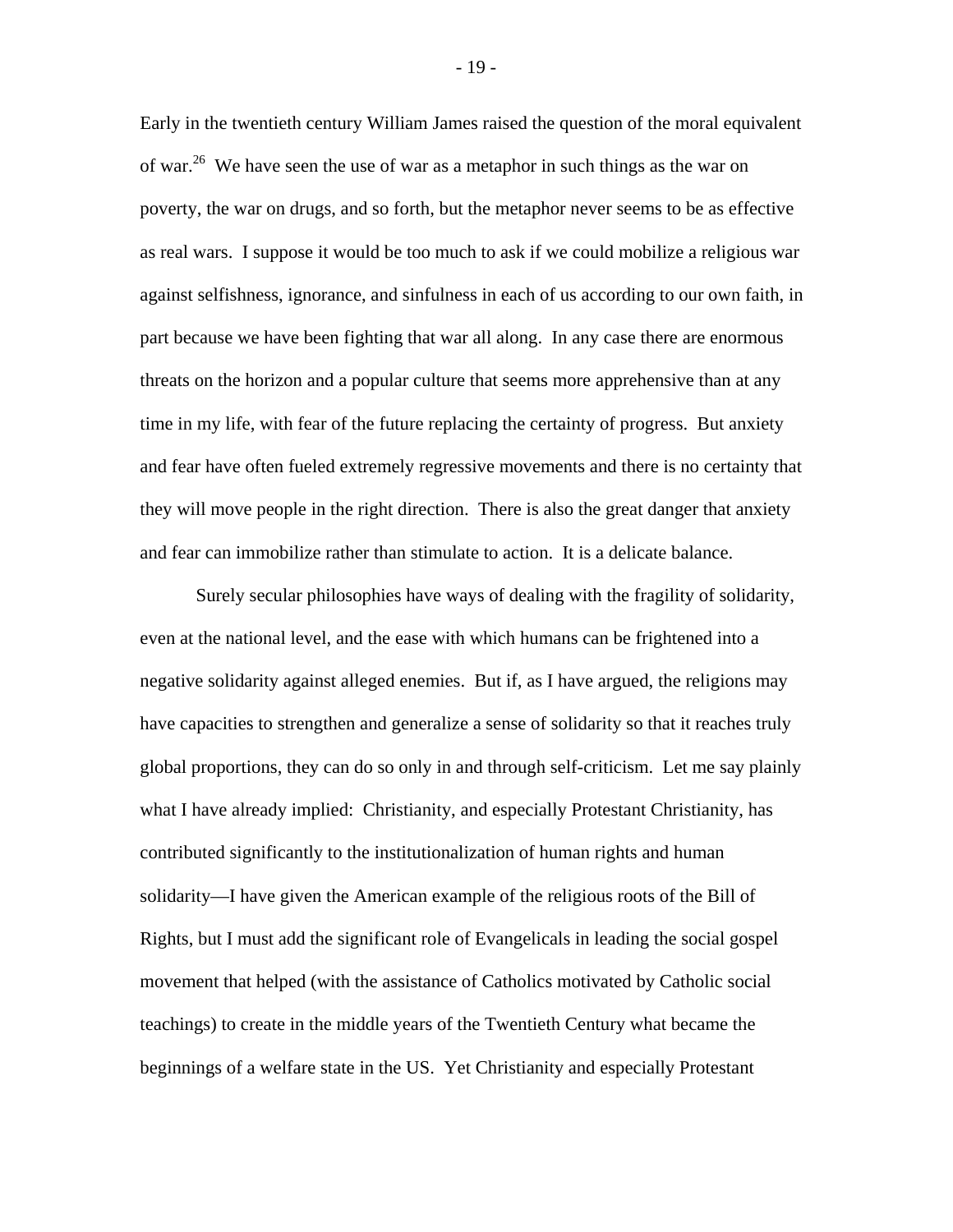Christianity have contributed to an emphasis on individual piety that makes the secular notion of radical autonomy attractive. Max Weber saw the relation between the Protestant Ethic and the Spirit of Capitalism. Webb Keane has shown the relation between global Protestantism and neoliberal economics. It is in these regards that I have said that religion is part of the problem as well as part of the solution. And if Christianity can make a contribution to the creation of global solidarity only through self-criticism, such is the case with all the other religions, and secular philosophies as well. There is no way of sorting out the good guys from the bad guys in our present world crisis. We all need each other, but we need critical reason and profound faith reinforcing each other.

 What the world requires now must go on at many levels, religious, ideological, political at the global, national and local levels. But one thing Habermas's scenario requires is very evident, however difficult to achieve. We must now turn the idea of being citizens of the world into a practical citizenship, willing to be responsible for the world of which we are citizens. I truly believe that there are millions of citizens of the world in every country, willing to make the necessary commitments. Whether they are anywhere in the majority so that the politicians will listen to them instead of pandering to the short-term interests of their constituents is doubtful. What we need is to turn a growing minority into an effective majority.

 Because I see neoliberalism as the source of our deepest global problems it might be thought that I am opposed to it altogether. That would be as foolish at this point in history as to be opposed to capitalism altogether. What I worry about is the destructive consequences of the naturalization of neoliberalism so that it has no effective challenge. I agree with Habermas (and now, apparently, the Vatican) that world politics needs to

- 20 -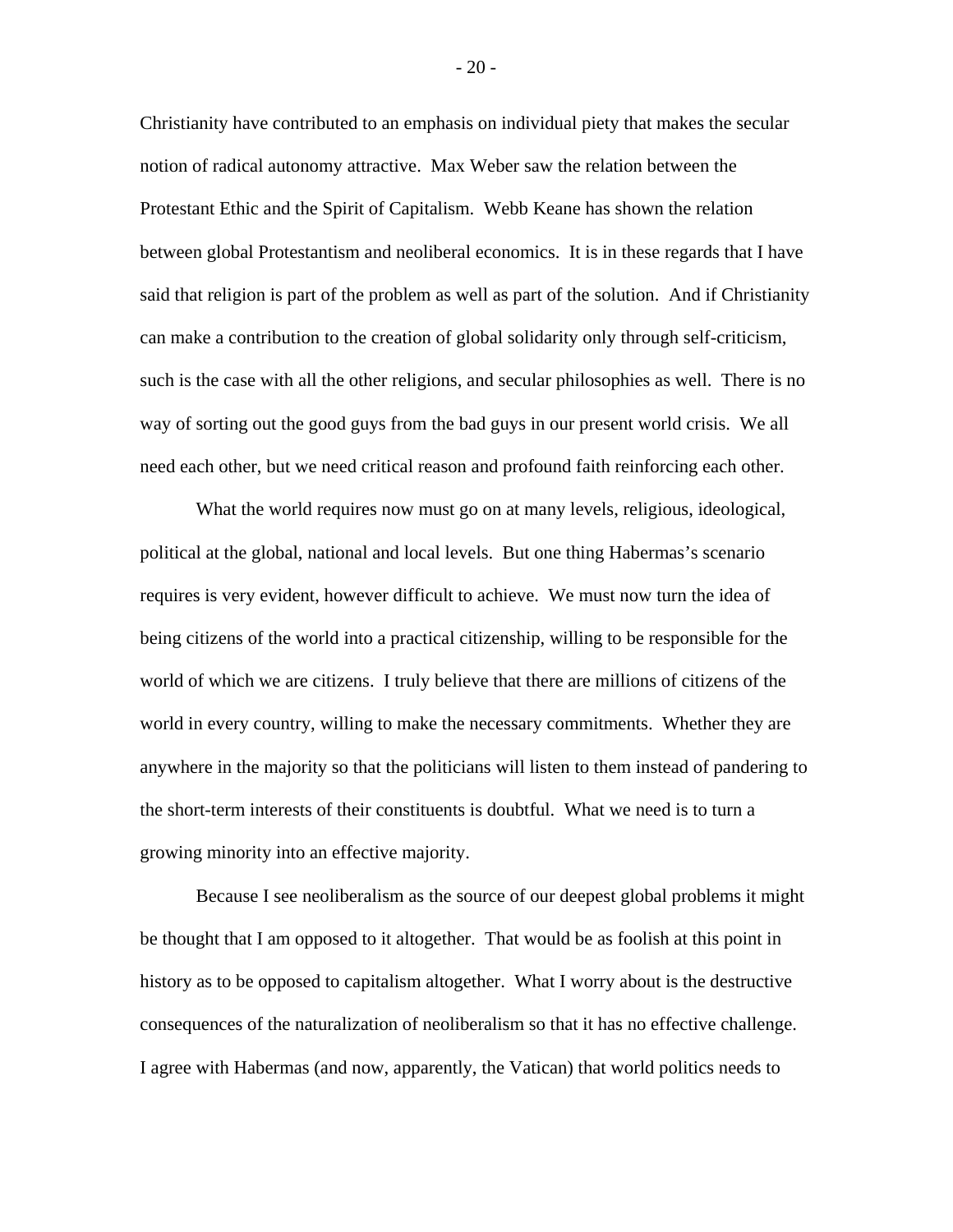catch up with the world economy so that an effective structure of regulation can be created that will protect the environment and the vulnerable of the earth who are paying the price while only a few are reaping the benefits. If this is a political challenge it is also a religious challenge. I am convinced that religious motivation is a necessary factor if we are to transform the growing global moral consensus and the significant beginnings of world law into an effective form of global solidarity and global governance, in relation to an actually existing global civil society with a spiritual dimension drawing from all the great religions of the world.

 $\overline{a}$ 

<sup>&</sup>lt;sup>1</sup> "Civil Religion in America" has been most recently reprinted in Robert N. Bellah and Steven M. Tipton, eds., *The Robert Bellah Reader*, Durham, NC: Duke University Press, pp. 225-245. 2

<sup>&</sup>lt;sup>2</sup> Robert N. Bellah, *The Broken Covenant: American Civil Religion in Time of Trial*, Second Edition, Chicago: University of Chicago Press, 1992 [1975].

<sup>&</sup>lt;sup>3</sup> Harvey Cox, "Mammon and the Culture of the Market: A Socio-Theological Critique," in Richard Madsen, et. al., eds., *Meaning and Modernity: Religion, Polity, and Self*, Berkeley: University of California Press, 2002, pp. 124-135. The best treatment I have seen of what Cox calls the emerging global market culture is David Harvey's *A Brief History of Neoliberalism*, Oxford, 2005. 4

<sup>&</sup>lt;sup>4</sup> Michael Walzer, *Thick and Thin: Moral Argument at Home and Abroad*, University of Notre Dame Press, 1994, p. 8.

<sup>&</sup>lt;sup>5</sup> Walzer, *Thick and Thin*, p. 83. For a recent and much more balanced treatment of the relation between universalism and particularism see Michael Walzer, "Morality and Universality in Jewish Thought," in William M. Sullivan and Will Kymlicka, eds., *The Globalization of Ethics*, Cambridge, 2007, pp. 38-52. Matteo Bortonlini pointed out to me that in the same year that *Thick and Thin* was published, Walzer edited a book called *Toward a Global Civil Society*, Providence RI: Berghahn, 1994. It would be hard to imagine a book whose contents were more at odds with its title. Not a single one of the book's 26 chapters deals with global civil society; all remain concerned with civil society within nation states. Walzer mentions "international civil society" only in one paragraph in his Introduction (pp. 5-6) and then qualifies it by suggesting that the real decisions are made by states. In his own chapter in the book, "The Concept of Civil Society," (pp. 7-27) he describes civil society only within nation states, and even then emphasizes the particularism of its constituent associations.

<sup>6</sup> See, for example, Harold J. Berman, "World Law," *Fordham International Law Journal*, 18, 5, 1995, pp. 1617-1622, and "Faith and Law in a Multicultural World," *The Journal of Law and Religion, 18, 2, 2002- 2003, pp*. 297-305. See also Daniel Philpott, "Global Ethics and the International Law Tradition," in Sullivan and Kymlicka, *The Globalization of Ethics*, pp 17-37.

See, for example, George M. Thomas, John W. Meyer, Francisco O. Ramirez, and John Boli, *Institutional Structure: Constituting State, Society and the Individual*, Newbury Park, CA: Sage, 1987. 8

Wilfred Cantwell Smith, *Towards a World Theology*, Philadelphia: Westminster, 1981. 9

<sup>&</sup>lt;sup>9</sup> Jürgen Habermas, *The Structural Transformation of the Public Sphere: An Inquiry into the Category of Bourgeois Society*, Cambridge, MA: MIT Press, 1989 [1962].<br><sup>10</sup> Aleiandro Colas, *International Civil Society: Social Movements in World Politics*, Cambridge, UK:

Polity, 2002, 49-58 and *passim*.<br><sup>11</sup> Colas, *International Civil Society*, p. 55.<br><sup>12</sup> Adam Lupel, "Tasks of a Global Civil Society: Held, Habermas and Democratic Legitimacy beyond the

Nation-State," *Globalizations*, 2, 1, 2005, pp. 117-118.